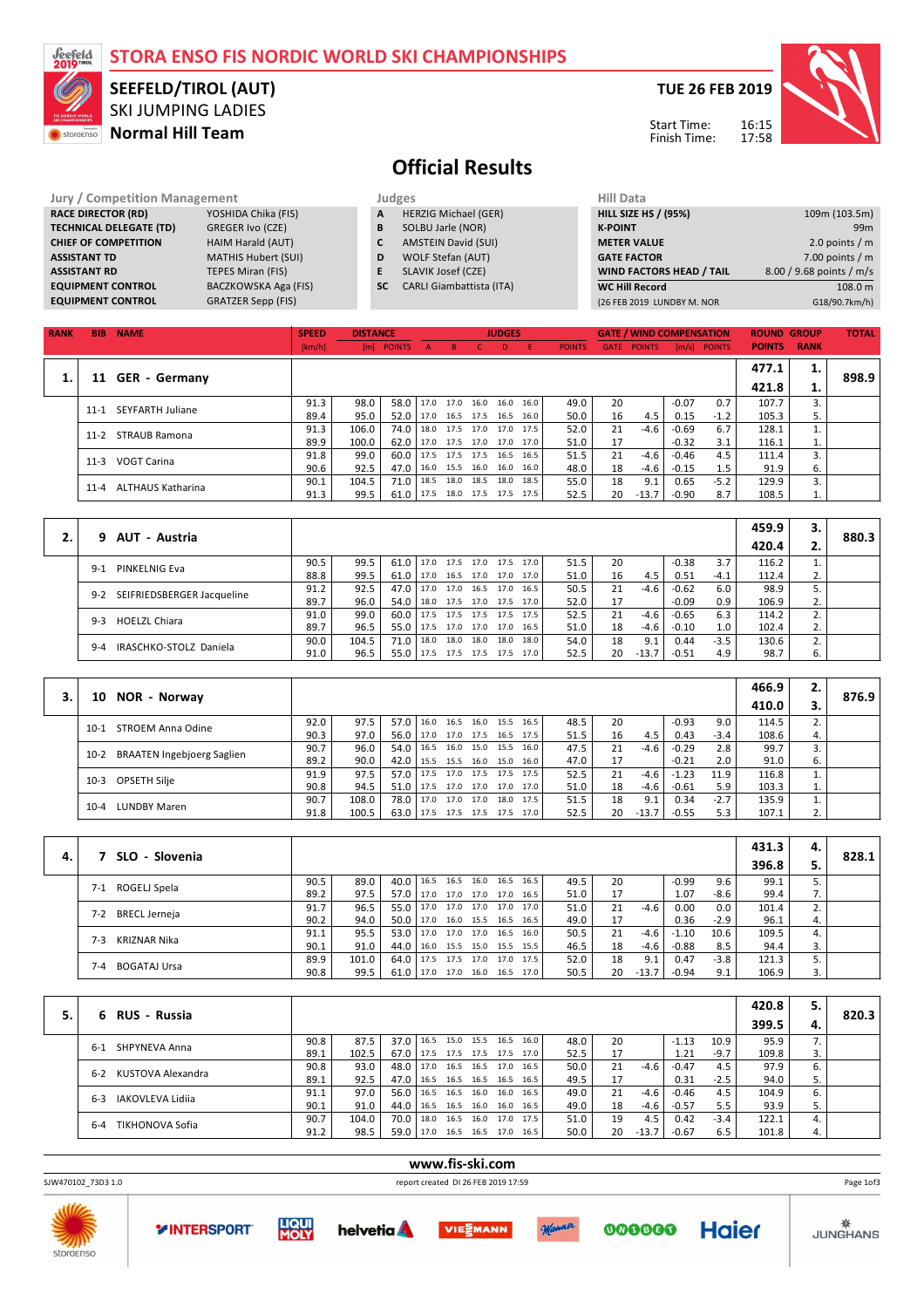**STORA ENSO FIS NORDIC WORLD SKI CHAMPIONSHIPS**



### SKI JUMPING LADIES **SEEFELD/TIROL (AUT)**

**Normal Hill Team**

**TUE 26 FEB 2019**



17:58 Start Time: Finish Time:

# **Official Results**

| <b>RANK</b> | <b>BIB</b> | <b>NAME</b>           | <b>SPEED</b> | <b>DISTANCE</b> |                                     |                          | <b>JUDGES</b> |               |                    | <b>GATE / WIND COMPENSATION</b> |         |                | <b>ROUND GROUP</b> |    | <b>TOTAL</b> |
|-------------|------------|-----------------------|--------------|-----------------|-------------------------------------|--------------------------|---------------|---------------|--------------------|---------------------------------|---------|----------------|--------------------|----|--------------|
|             |            |                       | [km/h]       |                 | [m] POINTS A B C D E                |                          |               | <b>POINTS</b> | <b>GATE POINTS</b> |                                 |         | $[m/s]$ POINTS | <b>POINTS RANK</b> |    |              |
|             |            |                       |              |                 |                                     |                          |               |               |                    |                                 |         |                |                    |    |              |
|             |            |                       |              |                 |                                     |                          |               |               |                    |                                 |         |                | 418.6              | 6. |              |
| 6.          | 8          | JPN - Japan           |              |                 |                                     |                          |               |               |                    |                                 |         |                | 387.5              | 6. | 806.1        |
|             |            | 8-1 ITO Yuki          | 90.1         | 92.0            | 46.0   17.0 16.5 16.5 17.0 16.5     |                          |               | 50.0          | 20                 |                                 | $-0.82$ | 7.9            | 103.9              | 4. |              |
|             |            |                       | 88.7         | 104.5           | 71.0                                | 18.0 18.0 18.0           | 18.0 18.0     | 54.0          | 17                 |                                 | 0.95    | -7.6           | 117.4              |    |              |
|             | $8-2$      | <b>IWABUCHI Kaori</b> | 90.7         | 88.0            | 38.0   16.5 16.0 15.5 16.0 16.0     |                          |               | 48.0          | 21                 | $-4.6$                          | $-0.63$ | 6.1            | 87.5               | 7. |              |
|             |            |                       | 89.2         | 88.0            | 38.0                                | 16.0 15.0 15.5 15.0 15.5 |               | 46.0          | 17                 |                                 | 0.12    | -1.0           | 83.0               | 7. |              |
|             | $8-3$      | MARUYAMA Nozomi       | 91.1         | 96.0            | 54.0   17.0 17.0 17.0 17.5 17.0     |                          |               | 51.0          | 21                 | $-4.6$                          | $-0.83$ | 8.0            | 108.4              |    |              |
|             |            |                       | 90.0         | 92.5            | 47.0   16.5 16.5 16.5 16.5 16.5     |                          |               | 49.5          | 18                 | -4.6                            | $-0.26$ | 2.5            | 94.4               | 3. |              |
|             | 8-4        | <b>TAKANASHI Sara</b> | 90.0         | 101.0           | 64.0   16.5  16.0  16.0  15.5  16.5 |                          |               | 48.5          | 18                 | 9.1                             | 0.35    | $-2.8$         | 118.8              | 6. |              |
|             |            |                       | 90.8         | 93.5            | 49.0   16.5 16.5 17.0 16.0 16.5     |                          |               | 49.5          | 20                 | $-13.7$                         | -0.82   | 7.9            | 92.7               | 7. |              |
|             |            |                       |              |                 |                                     |                          |               |               |                    |                                 |         |                |                    |    |              |

|                                      |      |      |      |           |                            |      |                |      |      |    |         |         |        | 372.4 | 7. |       |
|--------------------------------------|------|------|------|-----------|----------------------------|------|----------------|------|------|----|---------|---------|--------|-------|----|-------|
| <b>FRA</b> - France<br>4             |      |      |      |           |                            |      |                |      |      |    |         |         |        | 345.7 |    | 718.1 |
| LEMARE Lea<br>$4 - 1$                | 90.6 | 88.0 | 38.0 |           | $16.0$ 16.0                |      | 16.5 17.0 16.0 |      | 48.5 | 20 |         | $-0.20$ | 1.9    | 88.4  |    |       |
|                                      | 89.4 | 90.5 | 43.0 | 16.5      | 16.0                       | 16.5 | 16.5           | 16.5 | 49.5 |    |         | 0.74    | $-5.9$ | 86.6  | 8. |       |
| <b>PAGNIER Josephine</b><br>$4 - 2$  | 91.3 | 91.5 | 45.0 | 16.5 16.5 |                            |      | 16.5 16.5 16.5 |      | 49.5 | 21 | $-4.6$  | $-1.01$ | 9.8    | 99.7  |    |       |
|                                      | 89.3 | 95.5 | 53.0 |           | 17.0 17.0 17.0 17.0 17.0   |      |                |      | 51.0 |    |         | 0.54    | $-4.3$ | 99.7  |    |       |
| <b>AVOCAT GROS Oceane</b><br>$4 - 3$ | 91.1 | 87.5 | 37.0 | 16.0      | 16.0                       | 16.0 | 16.0 16.0      |      | 48.0 | 21 | $-4.6$  | $-0.43$ | 4.2    | 84.6  |    |       |
|                                      | 90.0 | 85.0 | 32.0 |           | $16.5$ 16.0 16.0 16.0 16.0 |      |                |      | 48.0 | 18 | -4.6    | $-0.35$ | 3.4    | 78.8  |    |       |
| <b>MORAT Lucile</b><br>$4 - 4$       | 90.8 | 96.5 | 55.0 | 16.0      | 16.0                       |      | 17.0 16.5 16.0 |      | 48.5 | 20 |         | 0.47    | $-3.8$ | 99.7  |    |       |
|                                      | 90.8 | 88.0 | 38.0 |           | $16.0$ 16.0 16.0 16.5 16.0 |      |                |      | 48.0 | 20 | $-13.7$ | $-0.86$ | 8.3    | 80.6  |    |       |

|    |                                    |      |       |               |                                 |      |      |                     |      |      |    |         |         |        | 358.4 | 8.  |       |
|----|------------------------------------|------|-------|---------------|---------------------------------|------|------|---------------------|------|------|----|---------|---------|--------|-------|-----|-------|
| 8. | 5 ITA - Italy                      |      |       |               |                                 |      |      |                     |      |      |    |         |         |        | 332.1 |     | 690.5 |
|    | <b>RUNGGALDIER Elena</b><br>$5-1$  | 91.0 | 93.5  |               | 49.0 16.5 17.0 16.5 17.0        |      |      |                     | 16.5 | 50.0 | 20 |         | 0.01    | $-0.1$ | 98.9  | 6.  |       |
|    |                                    | 89.5 | 97.5  | 57.0          | 17.0 17.0 17.0 17.0 17.0        |      |      |                     |      | 51.0 | 17 |         | 0.93    | $-7.4$ | 100.6 | 6.  |       |
|    | <b>GIANMOENA Veronica</b><br>$5-2$ | 90.5 | 87.0  | $36.0$   16.0 |                                 |      |      | 15.5 15.5 16.0      | 16.0 | 47.5 | 21 | -4.6    | $-0.41$ | 4.0    | 82.9  | 9.  |       |
|    |                                    | 88.9 | 81.0  |               | 24.0   16.0 15.5 15.5 16.0      |      |      |                     | 16.0 | 47.5 |    |         | $-0.06$ | 0.6    | 72.1  | 8.  |       |
|    | <b>TOMASELLI Giada</b><br>$5-3$    | 90.5 | 78.5  | $19.0$   15.5 |                                 |      |      | 16.0 15.5 15.5 15.5 |      | 46.5 | 21 | -4.6    | $-0.65$ | 6.3    | 67.2  | 10. |       |
|    |                                    | 89.9 | 76.0  |               | 14.0   14.0 14.0 14.5 13.5 14.5 |      |      |                     |      | 42.5 | 18 | -4.6    | $-0.59$ | 5.7    | 57.6  | 8.  |       |
|    | <b>MALSINER Lara</b><br>$5 - 4$    | 90.5 | 97.5  | 57.0          | 16.5                            | 16.5 | 16.0 | 16.0 17.0           |      | 49.0 | 19 | 4.5     | 0.14    | $-1.1$ | 109.4 |     |       |
|    |                                    | 91.1 | 100.0 |               | $62.0$   17.5 16.5 16.0         |      |      | 16.0 16.5           |      | 49.0 | 20 | $-13.7$ | $-0.46$ | 4.5    | 101.8 | 4.  |       |

#### **not qualified for final round**

| - Czech Republic<br>CZE               |      |      |             |      |                     |      |      |      |      |    |        |              |      | 326.6 |     | 326.6 |
|---------------------------------------|------|------|-------------|------|---------------------|------|------|------|------|----|--------|--------------|------|-------|-----|-------|
| KREPELKOVA Marta<br>$2 -$             | 90.1 | 75.0 | $12.0$ 14.5 |      | 15.0 15.0 15.5 15.5 |      |      |      | 45.5 | 20 |        | 1.18         | 11.4 | 68.9  |     |       |
| PTACKOVA Stepanka<br>$2 - 2$          | 90.8 | 83.5 | 29.0        | 16.0 | 15.5 15.5           |      | 15.0 | 16.0 | 47.0 |    | $-4.6$ | 1.37<br>- 11 | 13.3 | 84.7  |     |       |
| <b>INDRACKOVA Karolina</b><br>$2 - 3$ | 90.5 | 87.0 | 36.0        | 16.5 | 16.0 16.0           |      | 16.0 | 16.0 | 48.0 |    | $-4.6$ | $-0.68$      | 6.6  | 86.0  |     |       |
| PESATOVA Zdenka<br>$2 - 4$            | 91.1 | 90.5 | 43.0        | 15.5 | 15.0                | 15.0 | 15.0 | 16.0 | 45.5 | 20 |        | 0.19         | -1.5 | 87.0  | 10. |       |

| 10. |         | USA - United States Of America  |      |      |      |                                |                     |      |         |      |    |      |         |        | 291.6   | 10.        | 291.6 |
|-----|---------|---------------------------------|------|------|------|--------------------------------|---------------------|------|---------|------|----|------|---------|--------|---------|------------|-------|
|     | $3-1$   | SANKEY Logan                    | 89.8 | 72.0 |      | 6.0   15.5 15.5 15.5 15.5 15.5 |                     |      |         | 46.5 | 20 |      | $-0.90$ | 8.7    | 61.2    | 10.        |       |
|     | $3 - 2$ | LUSSI Nina                      | 91.3 | 75.5 | 13.0 |                                | 15.0 15.5 15.0      | 14.5 | 15.5    | 45.5 |    | -4.6 | $-1.39$ | 13.5   | 67.4    | 10.        |       |
|     | $3-3$   | <b>GERAGHTY-MOATS Tara</b>      | 90.4 | 78.5 | 19.0 |                                | 15.5 15.5 16.0      | 15.5 | $-15.5$ | 46.5 |    | -4.6 | $-0.57$ |        | 66.4    | <b>LL.</b> |       |
|     | $3 - 4$ | ENGLUND Nita                    | 90.9 | 93.0 | 48.0 |                                | 17.0 16.5 16.5 16.5 |      | 16.5    | 49.5 | 20 |      | 0.11    | $-0.9$ | 96.6    | 9.         |       |
|     |         |                                 |      |      |      |                                |                     |      |         |      |    |      |         |        |         |            |       |
| 11  |         | <b>Votabboton</b><br><b>VA7</b> |      |      |      |                                |                     |      |         |      |    |      |         |        | ו סירהר | 11         | 2070  |

| 11. | - Kazakhstan<br><b>KAZ</b>     |      |      |                       |      |                |           |      |      |      |        |      |         |                                   | 207.8 | - -      | 207.8 |
|-----|--------------------------------|------|------|-----------------------|------|----------------|-----------|------|------|------|--------|------|---------|-----------------------------------|-------|----------|-------|
|     | SDERZHIKOVA Valentina<br>1-1   | 90.5 | 70.5 | 3.0 <sub>1</sub>      | 14.5 | 14.0 14.5 14.5 |           |      | 14.0 | 43.0 | 20     |      | 1.43    | 13.8                              | 59.8  | 11.      |       |
|     | PEKHA Davana<br>1-2            | 90.0 | 63.5 | $-11.0$               | 15.0 | 15.0           | 14.5      | 14.5 | 14.5 | 44.0 |        | -4.6 |         | 10.7                              | 39.1  | 11.      |       |
|     | SHISHKINA Veronika<br>-3       | 90.2 | 80.5 | 23.0                  | 16.0 |                | 16.0 15.5 | 15.5 | 16.0 | 47.5 | $\sim$ | -4.6 | $-1.10$ | 10.6                              | 76.5  | <u>.</u> |       |
|     | <b>TUKHTAEVA Alina</b><br>$-4$ | 90.1 | 65.0 | $-8.0$ $\blacksquare$ | 14.5 | 14.5           | 14.0      | 14.0 | 14.0 | 42.5 | 20     |      | 0.26    | $\overline{\phantom{0}}$<br>-2. ± | 32.4  | <b></b>  |       |
|     |                                |      |      |                       |      |                |           |      |      |      |        |      |         |                                   |       |          |       |